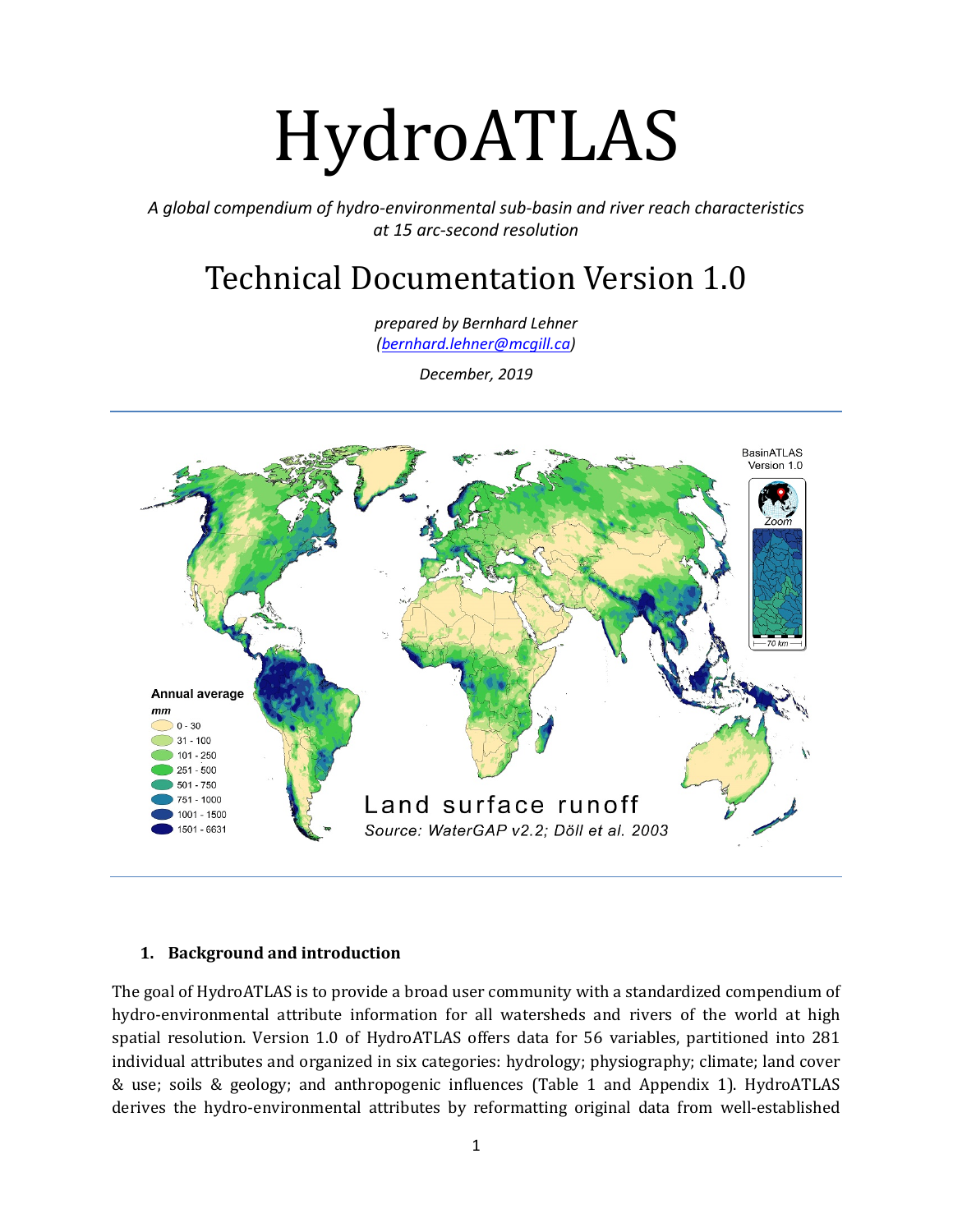global digital maps. The attributes are then linked to hierarchically nested sub-basins at multiple scales, as well as to individual river reaches, both extracted from the global HydroSHEDS database at 15 arc-second (~500 m) resolution. The sub-basin and river reach information is offered in two companion datasets: BasinATLAS and RiverATLAS. The standardized format of HydroATLAS ensures easy applicability while the inherent topological information supports basic network functionality such as identifying up- and downstream connections. HydroATLAS is fully compatible with other products of the overarching HydroSHEDS project enabling versatile hydro-ecological assessments. Updates of HydroATLAS are envisioned as new data become available.

The HydroATLAS documentation is organized in two parts: Part 1 (this document) provides an overview of the database and general explanations. Part 2 is provided in two alternative files: 'BasinATLAS\_Catalog' or 'RiverATLAS\_Catalog'. Each catalog file first provides a summary table listing all hydro-environmental variables and their basic characteristics. This is followed by detailed information on each individual variable, including source data descriptions, units, conversion methodology, and citations. Each variable is presented on one standardized sheet which includes a map at global extent indicating the spatial distribution of values of the respective variable. Note that the summary table and information sheets are hyperlinked within each catalog.

The development of HydroATLAS is fully described in Linke et al. (2019). For data citations and acknowledgements see section 4.4 below. General citations of HydroATLAS should refer to:

*Linke, S., Lehner, B., Ouellet Dallaire, C., Ariwi, J., Grill, G., Anand, M., Beames, P., Burchard-Levine, V., Maxwell, S., Moidu, H., Tan, F., Thieme, M. (2019). Global hydro-environmental sub-basin and river reach characteristics at high spatial resolution. Scientific Data 6: 283. DOI: [10.1038/s41597-019-](https://doi.org/10.1038/s41597-019-0300-6) [0300-6.](https://doi.org/10.1038/s41597-019-0300-6)*

| <b>Identifier</b> | Category                                                                                                  | <b>Description</b>                                                                                                                                                                                     |  |
|-------------------|-----------------------------------------------------------------------------------------------------------|--------------------------------------------------------------------------------------------------------------------------------------------------------------------------------------------------------|--|
| H                 | Hydrology &<br>hydrography                                                                                | Hydrological and hydrographic characteristics related to quantity, quality, location<br>and extent of terrestrial water<br>Examples: natural runoff and discharge, groundwater table depth, lake cover |  |
| P                 | Physiography                                                                                              | Topographic characteristics related to terrain, relief or landscape position<br>Examples: elevation, slope                                                                                             |  |
| $\mathbf C$       | Climate<br>Climatic characteristics<br>Examples: mean temperature, climate moisture index, global aridity |                                                                                                                                                                                                        |  |
| L                 | Land cover &<br>land use                                                                                  | Land cover and land use characteristics including biogeographic regions<br>Examples: land cover classes, permafrost extent, freshwater ecoregions                                                      |  |
| S                 | Soils &<br>geology                                                                                        | Soil and geology related characteristics including substrate types and soil<br>conditions<br>Examples: percentage clay in soil, soil water stress, lithography, soil erosion                           |  |
| A                 | Anthropogenic<br>influences                                                                               | Anthropogenic characteristics including demographic and socioeconomic aspects<br>Examples: population density, human footprint, GDP per capita                                                         |  |

*Table1. Categories of hydro-environmental variables offered in the HydroATLAS database.*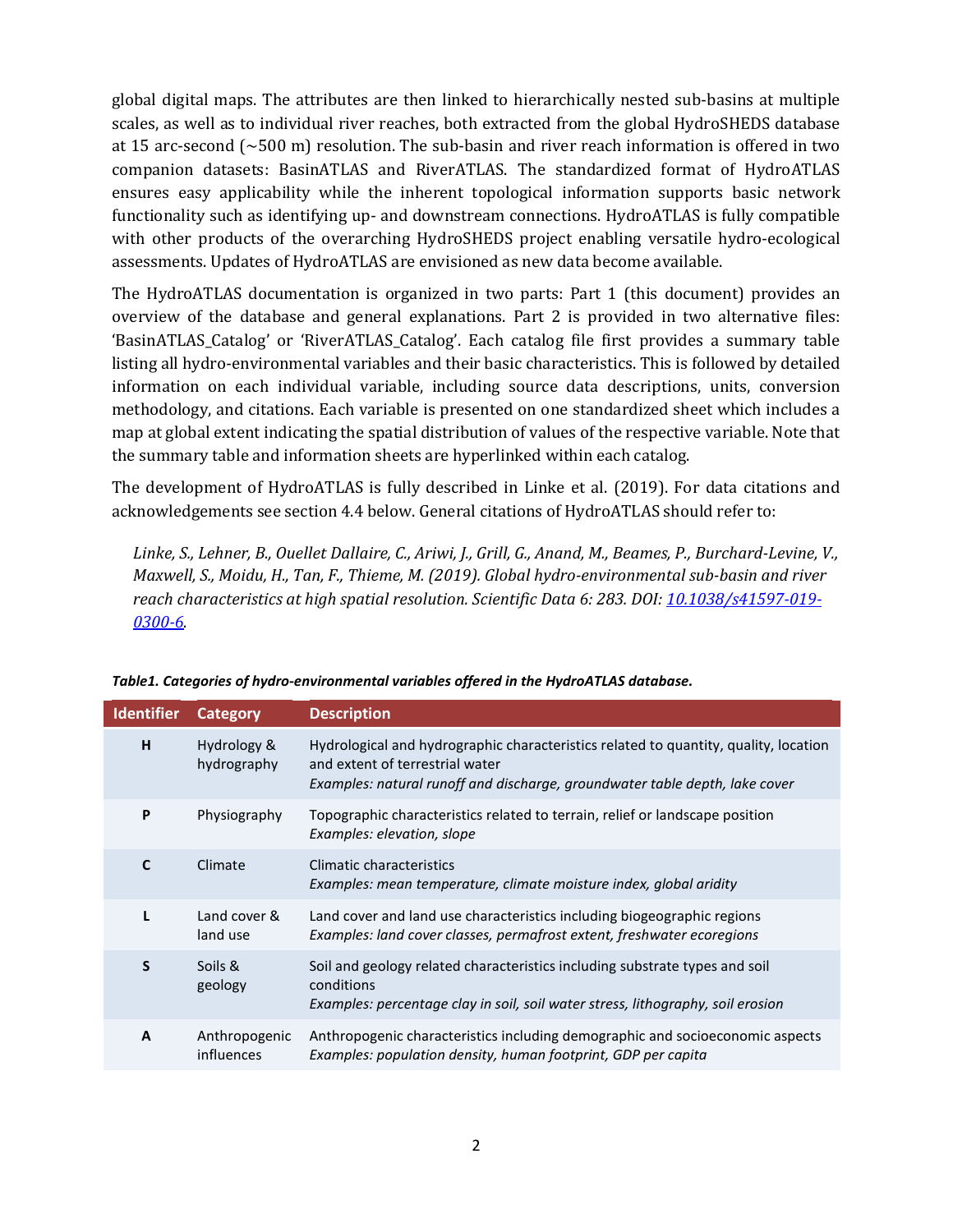# **2. Methods and data characteristics**

The methods used to create HydroATLAS are fully described in Linke et al. (2019). All spatial units of HydroATLAS, i.e. either sub-basin polygons or river reach lines, were extracted from World Wildlife Fund's HydroSHEDS database (Lehner et al. 2008; Lehner and Grill 2013) at a grid resolution of 15 arc-seconds (approx. 500 m at the equator). For more information please refer to the Technical Documentation of HydroSHEDS a[t http://www.hydrosheds.org.](http://www.hydrosheds.org/)

HydroATLAS consists of two complementary parts: BasinATLAS and RiverATLAS. BasinATLAS provides hydro-environmental attributes for sub-basins (polygons). RiverATLAS provides hydroenvironmental attributes for stream and river reaches (line segments).

Basin and sub-basin delineations have been pre-processed as a derivative of HydroSHEDS at 15 arcsecond resolution and are available as a stand-alone product termed HydroBASINS (for details see [https://www.hydrosheds.org/page/hydrobasins\)](https://www.hydrosheds.org/page/hydrobasins). The HydroBASINS dataset offers a suite of 12 layers, each containing nested sub-basins that were subdivided and coded using the topological concept of the Pfafstetter system, which provides a methodology for the breakdown of sub-basins at different scales in a hierarchical and systematic manner (Figure 1a). It should be noted, however, that at the lowest Pfafstetter levels (i.e. 1-3) multiple river basins may be lumped into larger regions, and for coastal sub-basins (at any level) multiple smaller rivers may be lumped into one sub-basin—in these cases, the association of some particular attributes (such as river discharge) is ambiguous and the assigned attribute value may refer to only one river within the sub-basin unit.

Also, a global river network delineation has been extracted from HydroSHEDS at 15 arc-second resolution and is available as a stand-alone product termed HydroRIVERS (for details see [https://www.hydrosheds.org/page/hydrorivers\)](https://www.hydrosheds.org/page/hydrorivers). For this network, rivers have been defined to start at all pixels where the accumulated upstream catchment area exceeds 10 km2, or where the long-term average natural discharge exceeds 0.1 cubic meters per second, resulting in a line network consisting of individual stream and river reaches (Figure 1b).



*Figure 1: Overview of Pfafstetter sub-basin coding scheme used in BasinATLAS (a); and river reach concept used in RiverATLAS (b). Sub-basins are nested within 12 hierarchical levels. A river reach is defined as a stretch between two tributaries, or between the start/end of the network and a tributary.*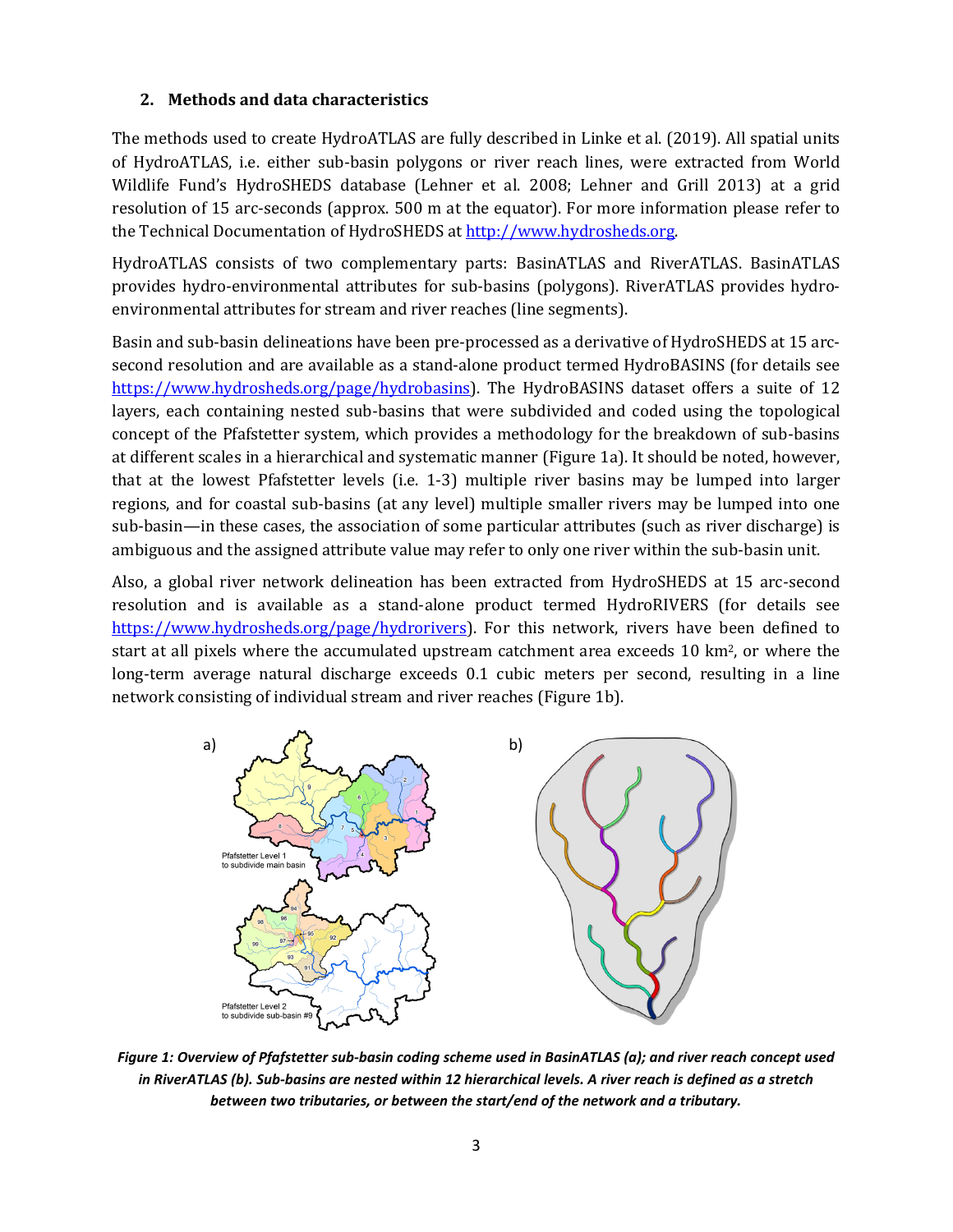It should be noted that the quality of HydroSHEDS data is significantly inferior for regions above 60 degrees northern latitude as there are no underlying SRTM elevation data available and thus a coarser scale DEM has been inserted (HYDRO1k provided by USGS).

# **3. Data format and distribution**

# *a) Data format and projection*

HydroATLAS is publicly available for download at<http://www.hydrosheds.org/page/hydroatlas> and from the *figshare* data repository at [https://doi.org/10.6084/m9.figshare.9890531.](https://doi.org/10.6084/m9.figshare.9890531) All map data layers, including attribute tables, are provided in ESRI© Geodatabase and Shapefile formats. The data are projected in a Geographic Coordinate System using the World Geodetic System 1984 (GCS\_WGS\_1984). The attribute table can also be accessed as a stand-alone file in dBASE format which is included in the Shapefile format. HydroATLAS data are available electronically in compressed zip file format. To use the data files, the zip files must first be decompressed. Each zip file includes a copy of the HydroATLAS Technical Documentation.

# *b) Layer name syntax and spatial coverage*

HydroATLAS data layers are provided in two spatial extents:

- primarily as a seamless, fully global coverages;
- but for some datasets also (or only) as regional tiles (see Figure 2 for definition of regions).

The layer names follow the syntax:

- *BasinATLAS\_v10\_levXX* (for BasinATLAS layers with global coverage), where *XX* indicates the Pfafstetter level (1-12);
- *RiverATLAS\_v10* (for RiverATLAS layer with global coverage); or
- *RiverATLAS\_v10\_YY* (for RiverATLAS layers in regional tiles), where *YY* indicates the region.

The regional extents are defined by a two-digit identifier:

| Identifier | Region                      |
|------------|-----------------------------|
| af         | Africa                      |
| ar         | North American Arctic       |
| as         | Central and South-East Asia |
| au         | Australia and Oceania       |
| eu         | Europe and Middle East      |
| gr         | Greenland                   |
| na         | North America and Caribbean |
| sa         | South America               |
| si         | Siberia                     |

Note that the Shapefile format is limited to a maximum file size of 2 GB; therefore the RiverATLAS data in Shapefile format are only provided in regional tiles (with further subdivisions into north and south parts where needed). Currently, all other data layers are provided in full global coverage, but more versatile regional breakdowns and data packages may be offered in future iterations.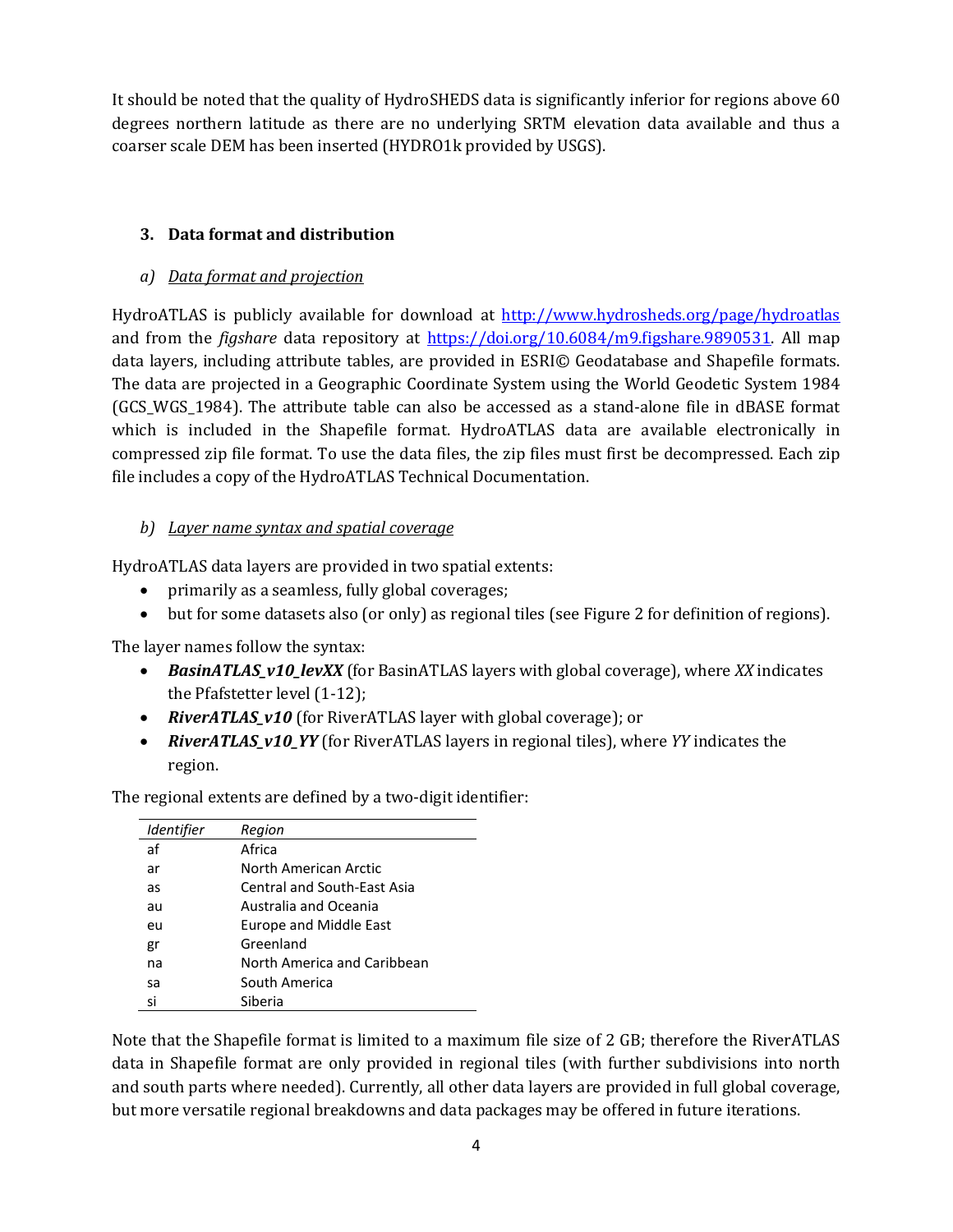

*Figure 2: Spatial extent of regional tiles of HydroATLAS layers.*

#### *c) Available columns and column name syntax*

The attribute tables of HydroATLAS contain the pre-existing columns of HydroBASINS and HydroRIVERS, respectively (see their Technical Documentations at [http://www.hydrosheds.org](http://www.hydrosheds.org/) for details). The hydro-environmental attributes are then appended in a series of additional columns. This section provides information on the column name syntax used for the identification of each sub-basin or river reach attribute provided in the HydroATLAS database. All existing attributes and their associated column names are summarized in Appendix 1 and at the beginning of the BasinATLAS and RiverATLAS catalogs.

Each hydro-environmental attribute column name has 10 digits (for example '*dis\_m3\_syr*') and its syntax is as follows:

#### *<Layer name key>\_<Unit key>\_<Spatial key>< Dimension key>*

#### **Layer name key**:

Three digits that describe the name of the attribute. The layer name key is unique to the attribute it represents. *Example: 'dis' for discharge.*

#### **Unit key**:

Two digits that describe the units of the attribute value. See Table 2 for possible keys.

#### **Spatial extent key**:

One digit that describes the spatial extent of the attribute. See Table 3 for possible keys.

#### **Dimension key**:

Two digits that describe the dimension of the attribute in terms of its aggregation level or other type of spatio-temporal association. The dimension key can refer to a temporal dimension, a statistical aggregation, or a class or year association. See Table 4 for possible keys.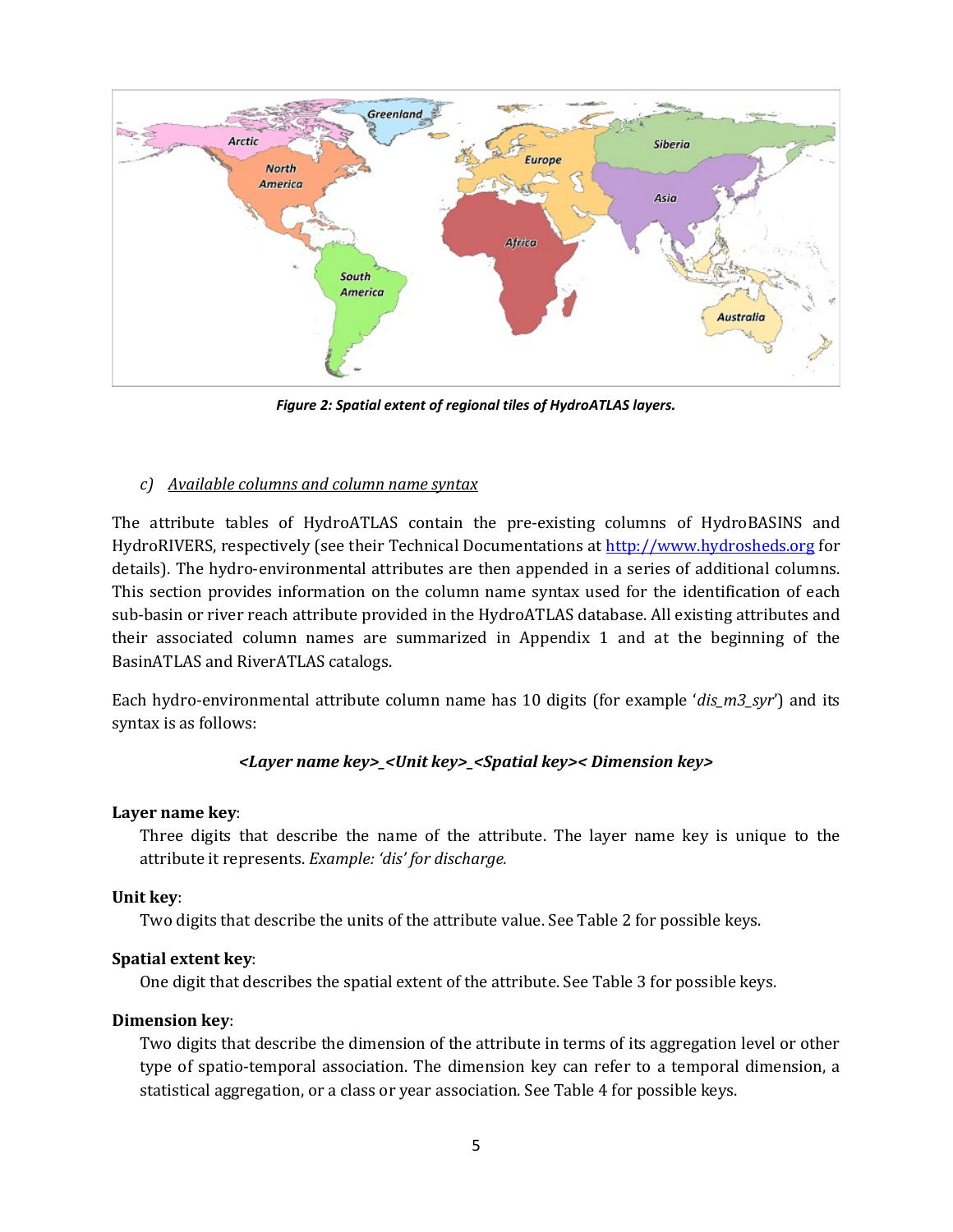*Table 2: Unit keys. Note that some values are stored in factors of the given units (to efficiently store them as integers without losing precision), e.g. temperature is stored in tenths of degrees; these factors are listed in the respective data sheet of each variable in the BasinATLAS or RiverATLAS catalogs.*

| <b>Key</b>     | <b>Unit of values</b>                                   |  |  |  |
|----------------|---------------------------------------------------------|--|--|--|
| <sub>cl</sub>  | Classes                                                 |  |  |  |
| cm             | Centimeters                                             |  |  |  |
| ct             | Count (e.g. number of people)                           |  |  |  |
| dc             | Degrees Celsius (°C)                                    |  |  |  |
| dg             | Degrees                                                 |  |  |  |
| dk             | Decimeters per kilometer                                |  |  |  |
| ha             | <b>Hectares</b>                                         |  |  |  |
| id             | ID number                                               |  |  |  |
| iх             | Index value                                             |  |  |  |
| kh             | Kilogram per hectare (kg/ha) per year                   |  |  |  |
| m <sub>3</sub> | Cubic meters per second $(m^3/s)$                       |  |  |  |
| mc             | Million cubic meters (mcm)                              |  |  |  |
| mk             | Meters per square kilometer (m/km <sup>2</sup> )        |  |  |  |
| mm             | Millimeters                                             |  |  |  |
| mt             | Meters or Meters above sea level (m.a.s.l.)             |  |  |  |
| pc             | Percent or Percent cover                                |  |  |  |
| pk             | Per square kilometer (e.g. people per square kilometer) |  |  |  |
| tc             | Thousand cubic meters                                   |  |  |  |
| th             | Tonnes per hectare                                      |  |  |  |
| ud             | US dollars                                              |  |  |  |

*Table 3: Spatial extent keys. Note that all attributes represent average values within the spatial unit unless stated otherwise in the attribute's catalog sheet.*

| <b>Key</b> | <b>Spatial representation</b>                                                     |  |
|------------|-----------------------------------------------------------------------------------|--|
|            | In reach catchment (i.e. the local catchment that drains directly into the reach) |  |
|            | At sub-basin pour point or At reach pour point                                    |  |
|            | Along reach segment                                                               |  |
|            | In sub-basin                                                                      |  |
|            | In total watershed upstream of sub-basin pour point or                            |  |
|            | In total watershed upstream of reach pour point or                                |  |

#### *Table 4: Dimension keys.*

| <b>Key</b> | <b>Temporal or statistical aggregation or other association</b>                     |  |  |  |  |
|------------|-------------------------------------------------------------------------------------|--|--|--|--|
| $01 - 12$  | Calendar month (January to December) for monthly data                               |  |  |  |  |
| 00-99      | Class number (e.g. for spatial extent calculations of individual classes)           |  |  |  |  |
| 00-99      | Other numbers may be used & explained as needed (e.g. to represent a specific year) |  |  |  |  |
| av         | Average                                                                             |  |  |  |  |
| $g1-g9$    | Class groupings (individual groups are defined in HydroATLAS catalog)               |  |  |  |  |
| It         | Long-term maximum                                                                   |  |  |  |  |
| mj         | Spatial majority (dominant value)                                                   |  |  |  |  |
| mn         | Minimum or Annual minimum                                                           |  |  |  |  |
| <b>mx</b>  | Maximum or Annual maximum                                                           |  |  |  |  |
| se         | Spatial extent (%)                                                                  |  |  |  |  |
| su         | Sum                                                                                 |  |  |  |  |
| va         | Value                                                                               |  |  |  |  |
| yr         | Annual average                                                                      |  |  |  |  |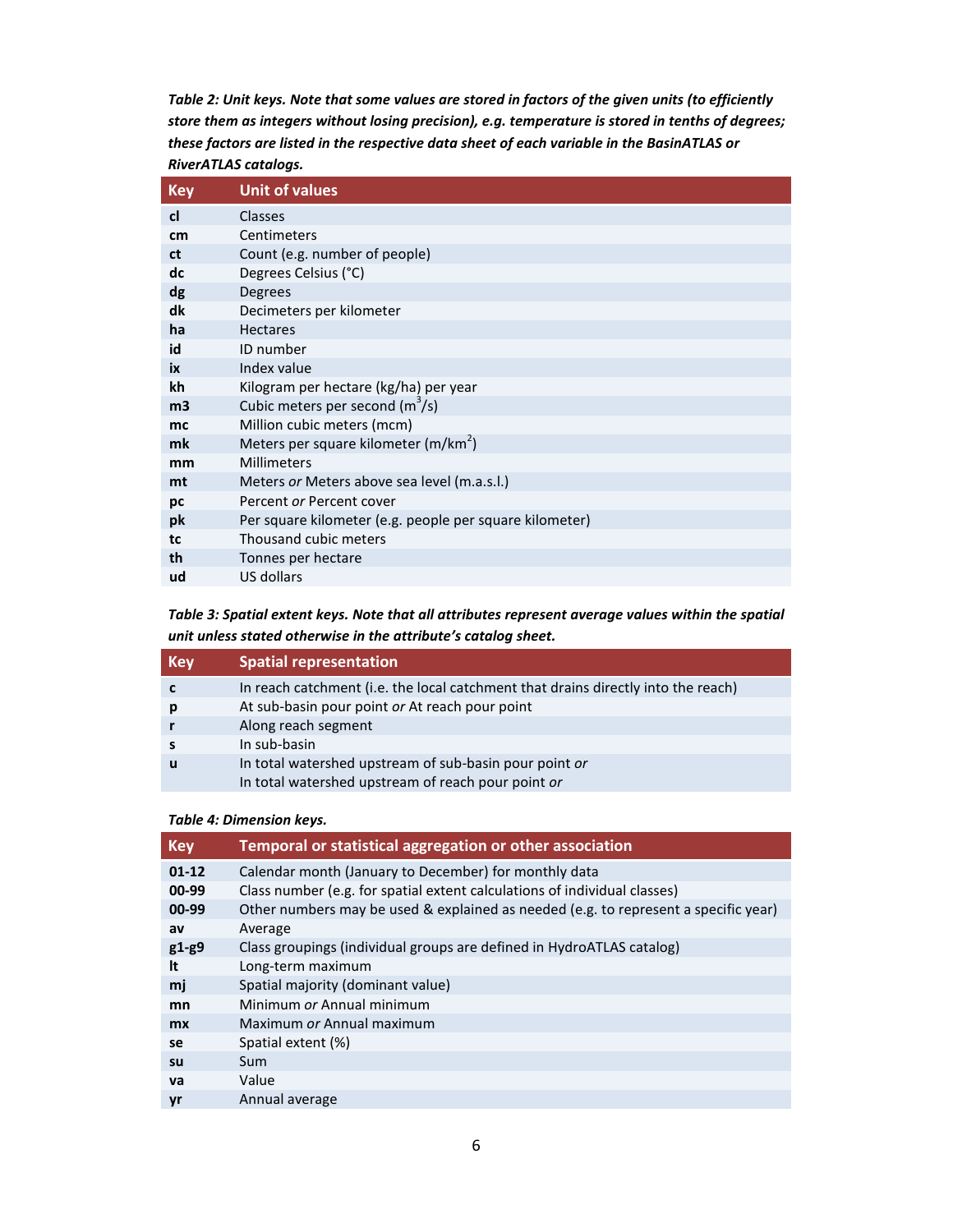#### **4. License, disclaimer and acknowledgement**

#### *4.1 License agreement*

HydroATLAS forms a Collective Database, i.e. a collection of information from  $_{\odot}$ (cc) independent datasets, and as a whole is licensed under a Creative Commons Attribution 4.0 International License (CC-BY 4.0; [http://creativecommons.org/licenses/by/4.0/\)](http://creativecommons.org/licenses/by/4.0/). However, the individual parts (content) of this Collective Database are still governed by their own licenses. In version 1.0 of HydroATLAS, all attribute columns are licensed under either a Creative Commons Attribution 4.0 International License (CC-BY 4.0) or an Open Data Commons Open Database License (ODbL 1.0; [https://opendatacommons.org/licenses/odbl/1-0/index.html\)](https://opendatacommons.org/licenses/odbl/1-0/index.html), both permitting reuse of the data for any purpose including commercial. In cases where original licenses differ from CC-BY 4.0 or ODbL 1.0, special permission was obtained from the original author(s) to release their works in the format of HydroATLAS under a CC-BY 4.0 or ODbL 1.0 license. Note that the licenses of the underpinning source datasets in their original format are not affected or altered by these licenses. Detailed information regarding the specific license that applies to each attribute column is provided in the respective data sheet of the BasinATLAS and RiverATLAS catalogs.

By downloading and using the data the user agrees to the terms and conditions of these licenses.

# *4.2 Disclaimer of warranty*

The HydroATLAS database and any related materials contained therein are provided "as is" without warranty of any kind, either express or implied, including, but not limited to, the implied warranties of merchantability, fitness for a particular purpose, noninterference, system integration, or noninfringement. The entire risk of use of the data shall be with the user. The user expressly acknowledges that the data may contain some nonconformities, defects, or errors. The authors do not warrant that the data will meet the user's needs or expectations, that the use of the data will be uninterrupted, or that all nonconformities, defects, or errors can or will be corrected. The authors are not inviting reliance on these data, and the user should always verify actual data.

#### *4.3 Limitation of liability*

In no event shall the authors be liable for costs of procurement of substitute goods or services, lost profits, lost sales or business expenditures, investments, or commitments in connection with any business, loss of any goodwill, or for any direct, indirect, special, incidental, exemplary, or consequential damages arising out of the use of the HydroATLAS database and any related materials, however caused, on any theory of liability, and whether or not the authors have been advised of the possibility of such damage. These limitations shall apply notwithstanding any failure of essential purpose of any exclusive remedy.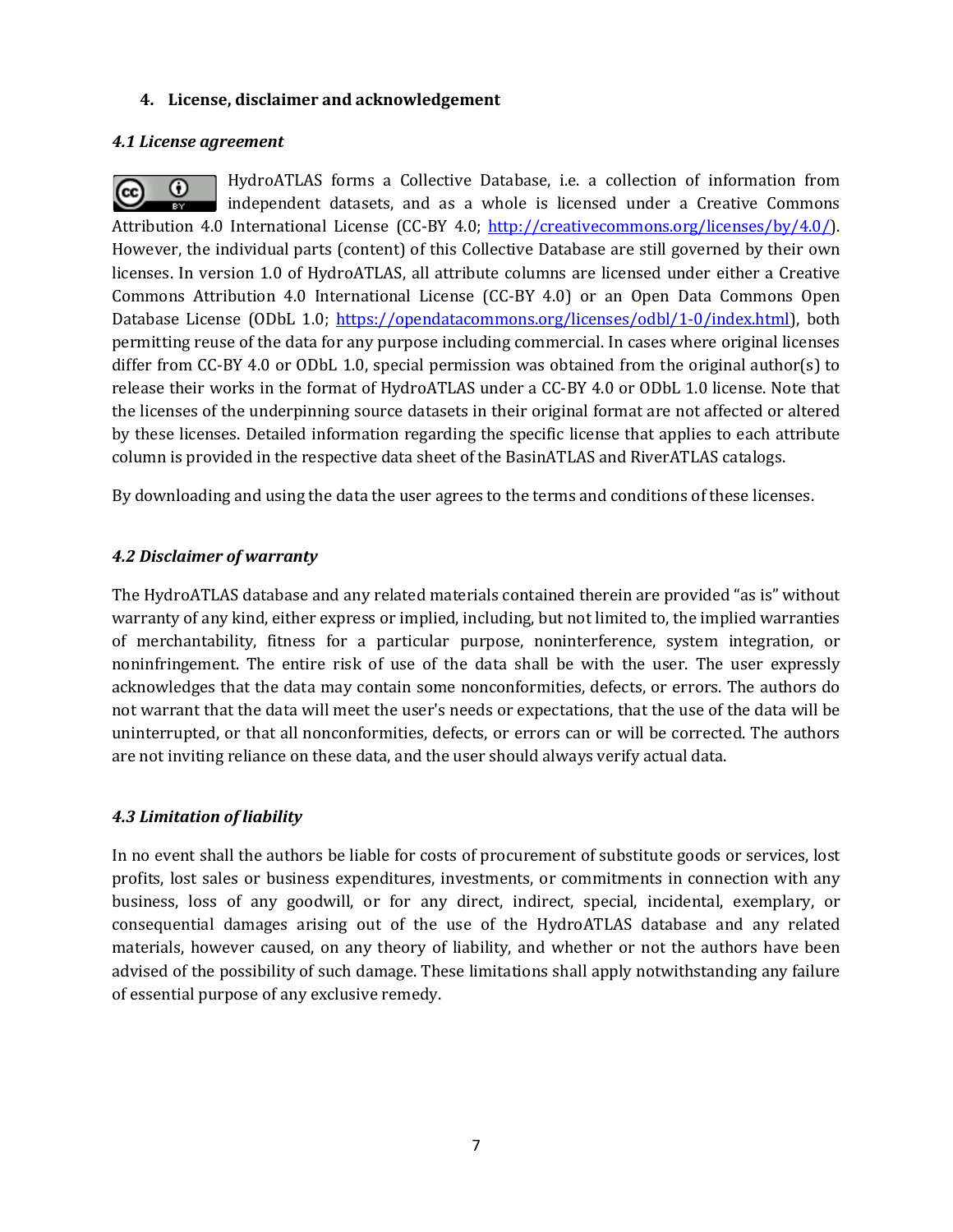# *4.4 Data citations and acknowledgements*

When using an attribute contained in HydroATLAS, citations and acknowledgements should be made to both the original data source and the HydroATLAS compendium. For example, the following template illustrates a reference to precipitation data sourced from HydroATLAS:

"*Precipitation data from the WorldClim v1.4 database (Hijmans et al. 2005) have been used in the spatial format as provided by HydroATLAS v1.0 (Linke et al. 2019).*"

Information regarding the reference(s) for each hydro-environmental attribute is provided on the individual attribute sheets in the BasinATLAS and RiverATLAS catalogs. In addition, every data source may have individual requests for acknowledgements, and users of HydroATLAS are asked to honor those requests when using the respective attributes.

General citations and acknowledgements of HydroATLAS should be made as follows:

*Linke, S., Lehner, B., Ouellet Dallaire, C., Ariwi, J., Grill, G., Anand, M., Beames, P., Burchard-Levine, V., Maxwell, S., Moidu, H., Tan, F., Thieme, M. (2019). Global hydro-environmental sub-basin and river reach characteristics at high spatial resolution. Scientific Data 6: 283. DOI: [10.1038/s41597-019-](https://doi.org/10.1038/s41597-019-0300-6) [0300-6.](https://doi.org/10.1038/s41597-019-0300-6)*

We kindly ask users to cite both source data and HydroATLAS in any published material produced using the data. If possible, online links to the HydroATLAS website should be provided [\(http://www.hydrosheds.org/page/hydroatlas\)](http://www.hydrosheds.org/page/hydroatlas).

#### **5. References**

- Lehner, B., Grill G. (2013). Global river hydrography and network routing: baseline data and new approaches to study the world's large river systems. Hydrological Processes 27(15): 2171- 2186.
- Lehner, B., Verdin, K., Jarvis, A. (2008). New global hydrography derived from spaceborne elevation data. Eos, Transactions, AGU 89(10): 93-94.
- Linke, S., Lehner, B., Ouellet Dallaire, C., Ariwi, J., Grill, G., Anand, M., Beames, P., Burchard-Levine, V., Maxwell, S., Moidu, H., Tan, F., Thieme, M. (2019). Global hydro-environmental sub-basin and river reach characteristics at high spatial resolution. Scientific Data 6: 283. *DOI: [10.1038/s41597-019-0300-6](https://doi.org/10.1038/s41597-019-0300-6)*.